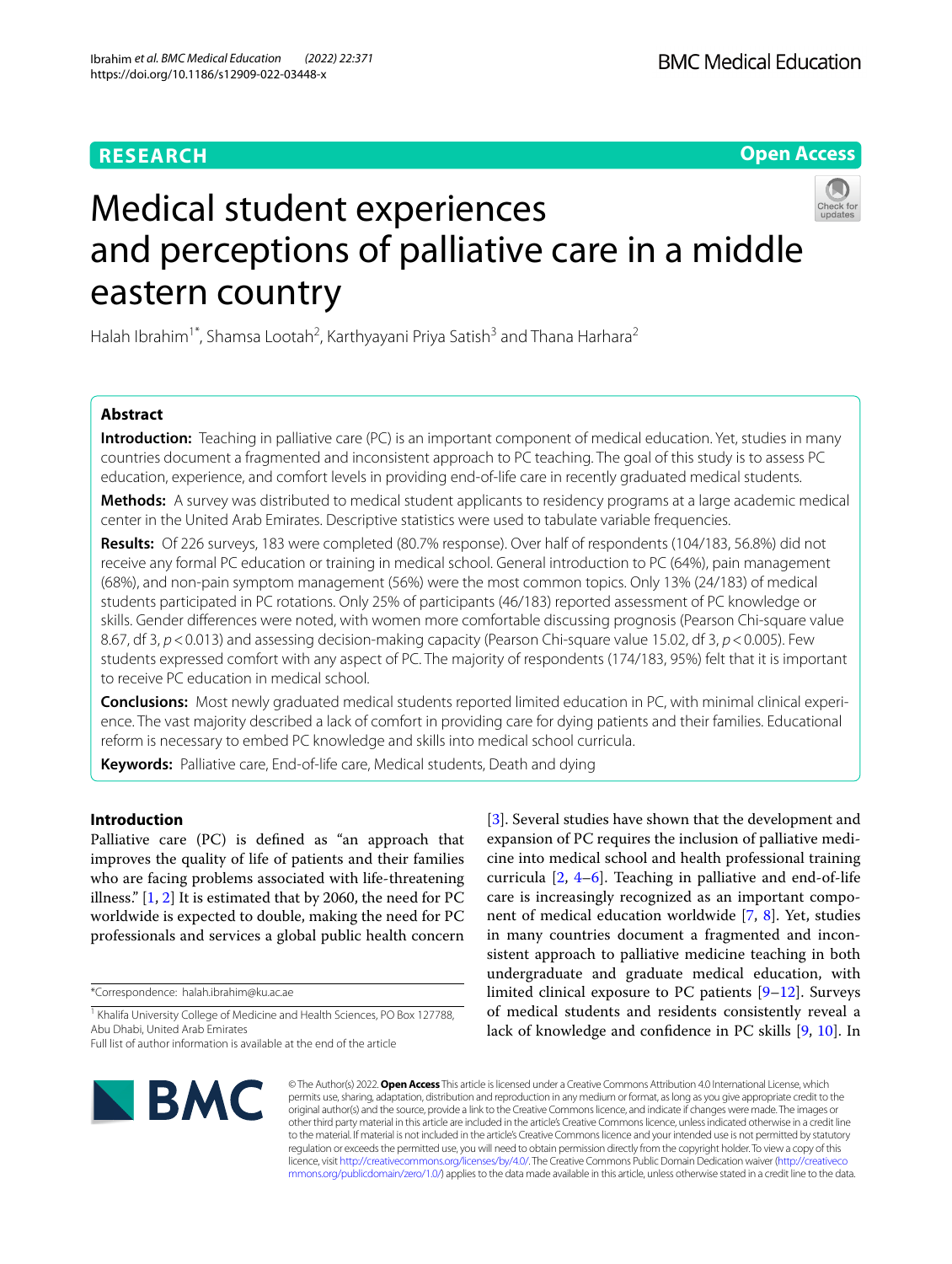one study, for example, nearly half of the students in their fnal year of medical school felt underprepared to provide end-of-life care [[13](#page-6-10)]. A systematic review of PC education in United States medical schools found signifcant heterogeneity in teaching methods, including lectures, elective rotations, and mandatory programs  $[14]$  $[14]$ . The authors noted that outcome measures improved regardless of the type or method of education [\[14](#page-6-11)]. Research has also shown that clinical exposure to PC and the number of times that trainees participate in caring for terminally ill patients improve overall PC knowledge, skills, and perceived competence [[15\]](#page-6-12).

There is limited published research from the Arab world on PC education. Existing literature has documented gaps in PC teaching in the undergraduate curriculum [\[11](#page-6-13), [16](#page-6-14)]. In a recent study of medical school deans in the United Arab Emirates (UAE), barriers to PC education included limited clinical PC training facilities, lack of specialized faculty, and cultural barriers to PC education  $[11]$  $[11]$ . The authors noted that the medical student perspective was missing. The goal of this study is to assess PC education and clinical experience, as well as self-reported comfort levels in providing end-of-life care, in recently graduated UAE medical students. Understanding the perceptions of medical students can help inform education and policy reform in the undergraduate and postgraduate curriculum.

## **Methods**

## **Setting**

The UAE is experiencing an aging population and increase in non-communicable diseases and lifestylerelated cancers, resulting in a greater need for PC services in the country [[17,](#page-6-15) [18\]](#page-6-16). A systematic assessment of PC across the Eastern Mediterranean region showed that PC was underdeveloped in the region [\[19](#page-6-17)]. In the UAE, limited awareness of PC by healthcare professionals and the lack of an organized educational system for PC were cited as major barriers for the advancement of PC in the country [[19\]](#page-6-17). Initiatives to improve the availability of PC services are currently underway. To date, however, there are a limited number of specialized PC providers licensed in the UAE and comprehensive PC services are ofered in only four hospitals [[20](#page-6-18)]. Most patients receive generalist PC on inpatient hospital wards by non-specialist physicians, including medical students and residents.

## **Theoretical perspective**

The theoretical framework for this study is based on the essential end-of-life competencies for medical trainees, developed by Schaefer and colleagues through a survey of PC experts in the United States  $[21]$  $[21]$ . The domains include (1) PC principles and practice, (2) fundamentals of pain and symptom management, (3) psychosocial, spiritual, and cultural needs, (4) communication, and (5) terminal care and bereavement [[21\]](#page-6-19).

## **Survey development**

The survey instrument was developed after a comprehensive review of the literature on PC education in the undergraduate curriculum and iteratively revised by two of the authors, who have formal training in palliative medicine (TH) and medical education (TH, HI). It is based on the fve end-of-life competency domains identifed by Schaefer and colleagues [\[21\]](#page-6-19). Questions were in English and aimed to understand medical student educational experiences and comfort level providing aspects of end-of-life care within the UAE context. The instrument was pilot tested for length and comprehension on 10 current residents, with only minor textual changes made based on their comments. The final version consists of 26 questions, divided into 3 sections. Following basic demographic questions, participants were asked about PC topics covered in medical school, teaching formats used, and specifc clinical experiences with palliative patients. The final section includes questions related to perceived comfort levels in providing aspects of palliative medicine on a 4 point Likert scale  $(1=$ not at all comfortable,  $2$  = somewhat comfortable,  $3$  = comfortable,  $4$  = extremely comfortable).

## **Data collection**

Study participants included recently graduated medical school students who were applying to any of the residency training programs at a large academic medical center in the UAE. After approval by the hospital's institutional review board, email addresses of all applicants were obtained from the institution's education department. In January 2020, each individual received an e-mail invitation and an individual link to an online survey. E-mail reminders were sent every 2weeks, with a total of 2 reminders. The email described the purpose of the study and explained that it was anonymous and confdential. Participation was voluntary and no incentives were ofered. Consent to participate in the study was indicated by the completion and return of the survey.

#### **Data analysis**

Data were analyzed using SPSS Statistical Software Version 26 (SPSS Inc. Chicago, USA). To assess the validity of the survey tool, convergent validity was used to determine if the survey items converged to measure a construct  $[22]$  $[22]$ . The percentage of total variance by each factor was calculated and a pattern matrix was used to identify the domains [[22,](#page-6-20) [23](#page-6-21)]. Kiaser-Meyer-Olkin (KMO) sampling adequacy and Bartlett's tests (to assess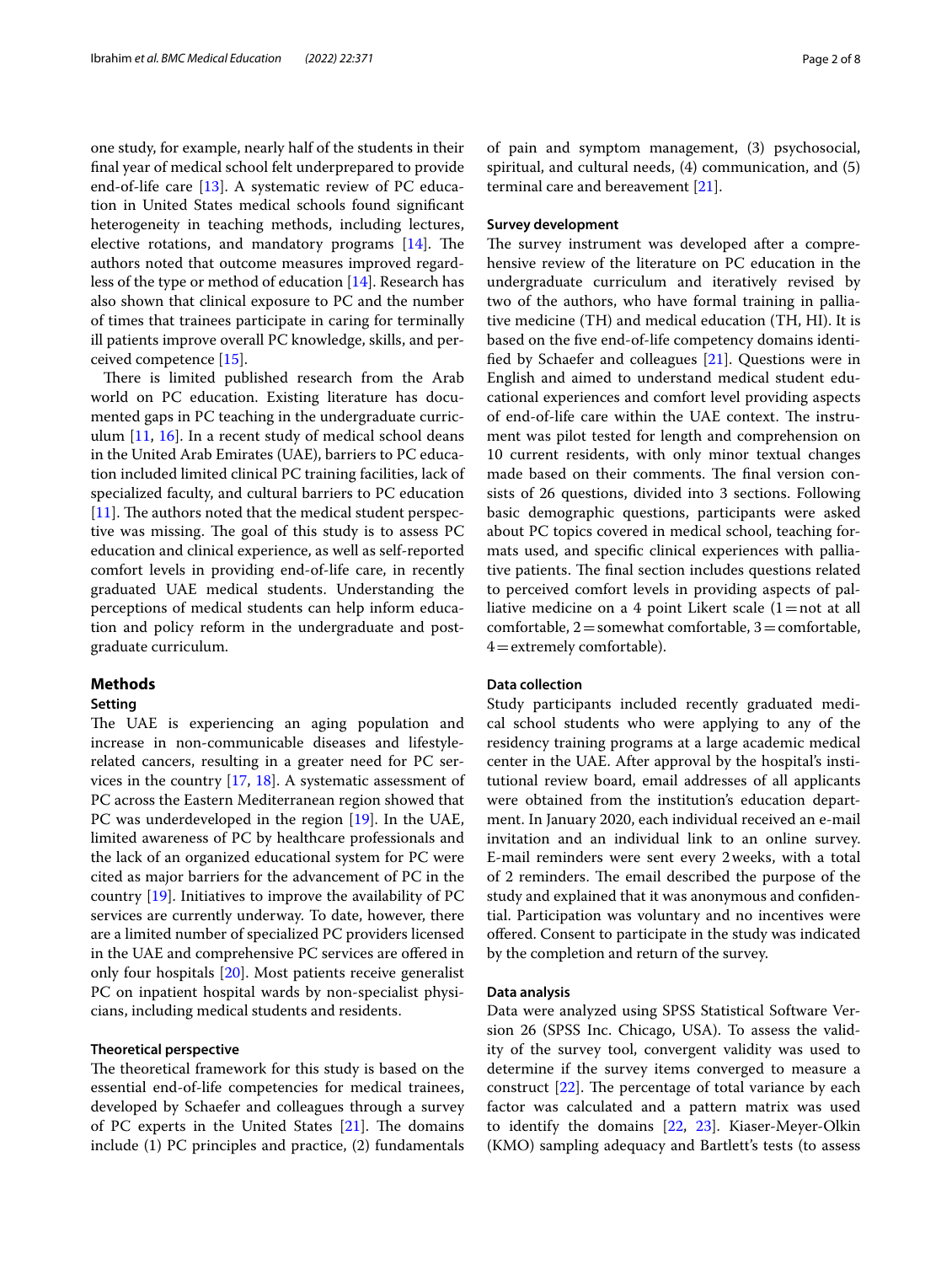the strength of the relationship among the variables) were also applied. The reliability of the survey tool was tabulated using Cronbach's alpha. Descriptive statistics were used to tabulate the frequency of the variables. Sub-group analysis was further employed to determine the correlation between the demographics and the different variables, and signifcance was assessed using the chi-square test. *P* <0.05 indicated a signifcant diference between the variables.

## **Results**

## **Survey validation**

The validity and reliability of the PC survey instrument were determined. The consistency using the principal component analysis obtained a Kaiser-Meyer-Olkin value of 0.877, which indicated that the sampling was adequate. Bartlett's test of sphericity was signifcant (0.000). Construct validity was tested through the principal component analysis, which revealed the presence of a component with an eigenvalue of 11.1, explaining 74.6% of the total variance. The overall Cronbach's  $\alpha$  reliability score for all 26 items for the survey instrument was 0.72, indicating good internal consistency.

A total of 226 surveys were distributed among the medical students, with 183 completed surveys returned, yielding a response rate of 80.7%. Participant demograph-ics are listed in Table [1.](#page-2-0) More than half of respondents (104/183, 56.8%) reported that they did not receive any formal education or training in palliative or end-of-life care in medical school. For the 43% of students who did receive PC education, the topics covered and teaching formats used are listed in Table [2.](#page-2-1) Assessment was rare, with less than 25% of the participants (46/183) reporting any evaluation of their PC knowledge or skills during medical school.

<span id="page-2-0"></span>**Table 1** Participant demographics  $(N = 183)$ 

| Participant demographics                  | n   | %N    |
|-------------------------------------------|-----|-------|
| Gender                                    |     |       |
| Male                                      | 60  | 32.8% |
| Female                                    | 123 | 67.2% |
| Region of medical school                  |     |       |
| <b>Gulf Cooperation Council countries</b> | 87  | 47.5% |
| Middle Fast                               | 53  | 29.0% |
| Africa                                    |     | 0.5%  |
| Asia                                      | 37  | 20.2% |
| America/Europe                            | 5   | 2.7%  |
| Personal experience with death and dying  |     |       |
| Yes                                       | 106 | 57.9% |
| No                                        | 77  | 42.1% |

<span id="page-2-1"></span>**Table 2** Palliative care topics taught in medical school and teaching formats for PC education (*N*=79)

| Topic                                                               | %N    |
|---------------------------------------------------------------------|-------|
| Pain management                                                     | 67.8% |
| General (Introduction to palliative care)                           | 63.9% |
| Non-pain symptom management (e.g. nutrition, vomiting,<br>delirium) | 50.3% |
| Bereavement and psychosocial support                                | 43.7% |
| Advance care planning/ goal of care discussion                      | 24%   |
| <b>Teaching formats</b>                                             |       |
| Formal lectures                                                     | 60.7% |
| Case-based learning                                                 | 34.4% |
| Small group discussions                                             | 30.1% |
| Problem-based learning                                              | 32.8% |
| Computer-based learning                                             | 13.1% |
| Clerkships or clinical rotations                                    | 52.5% |
| Standardized patients                                               | 23.0% |

Table [3](#page-3-0) lists PC experiences during medical school. Half of the students (92/183, 50%) reported that they had never followed a PC patient for more than 2 weeks, and 58% of students (106/183) never experienced a patient's death in an allow natural death situation. Approximately 75% of the students (137/183) admitted that they never or rarely witnessed patient-physician communication regarding a terminal prognosis.

Table [4](#page-3-1) lists students' perceived comfort with PC. Very few students expressed comfort with any aspect of PC. Students expressed being least comfortable with informing patients and families of a terminal diagnosis (82/183, 45%) and discussing religious or spiritual aspects related to end-of-life (81/183, 44%). Only a quarter of students expressed comfort in managing end-of-life symptoms, including dyspnea (47/183, 26%) and delirium (38/183, 21%).

In sub-group analysis, there was no correlation between comfort in end-of-life management with any prior history of educational activities or clinical exposure to palliative patients. Gender diferences were noted (Table [5](#page-3-2)). Women respondents were more comfortable than their male counterparts in discussing prognosis (Pearson Chi-square value 8.67, df 3, *p* < 0.013), assessing decision-making capacity (Pearson Chi-square value 15.02, df 3, *p* < 0.005), and identifying patients' social and cultural customs related to dying (Pearson Chi-square value 11.12, df 3, *p* < 0.026) (Table [5](#page-3-2)). The vast majority of students  $(174/183, 95%)$ felt that it is important to receive PC education in medical school. Most students (174/183, 95%) were also interested in receiving PC education during residency training.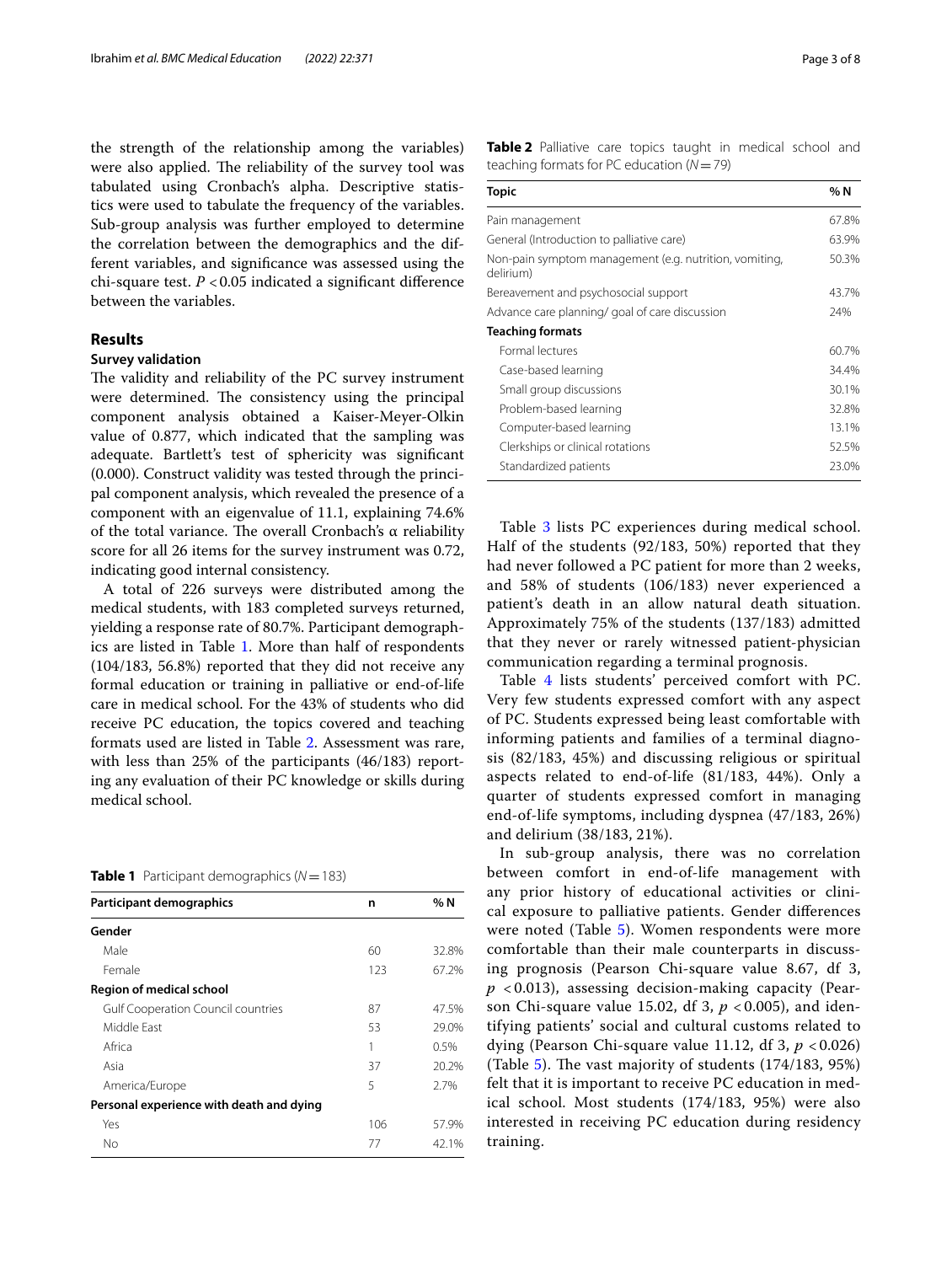## <span id="page-3-0"></span>**Table 3** Palliative care educational experience during medical school (*N*=183)

| <b>Items</b>                                                                                                           | <b>Never</b> | <5 Times    | 5-10 Times | $>10$ Times |
|------------------------------------------------------------------------------------------------------------------------|--------------|-------------|------------|-------------|
| Have you been present when a patient was pronounced dead?                                                              | 25 (13.7%)   | 100 (54.6%) | 27 (14.8%) | 31 (16.9%)  |
| Have you been present when a patient's family was notified of a patient's death?                                       | 41 (22.4%)   | 97 (53%)    | 24 (13.1%) | 21 (11.5%)  |
| Have you followed a terminally ill patient for two weeks or more?                                                      | 92 (50.3%)   | 60 (32.8%)  | 12 (6.6%)  | 19 (10.4%)  |
| Have you been present during a patient's death in an AND or DNR (Allow Natural<br>Death/Do Not Resuscitate) situation? | 106 (57.9%)  | 61 (33.3%)  | $9(4.9\%)$ | $7(3.8\%)$  |
| Have you been present when a patient was told of a terminal prognosis?                                                 | 47 (25.7%)   | 90 (49.2%)  | 27 (14.8%) | 19 (10.4%)  |
| $\sim$ $\sim$ $\sim$ $\sim$                                                                                            |              |             |            |             |

Results given as n (%N)

## <span id="page-3-1"></span>**Table 4** Medical student perceived comfort levels with palliative care patient management (*N*=183)

| <b>Clinical experience</b>                                                                        | Not<br>Comfortable<br>n (%N) | Somewhat<br>Comfortable n<br>$(\%N)$ | Comfortable n (%N) | Very<br>Comfortable<br>n (%N) |
|---------------------------------------------------------------------------------------------------|------------------------------|--------------------------------------|--------------------|-------------------------------|
| Informing a patient or their family of a terminal diagnosis                                       | 82 (44.8%)                   | 70 (38.3%)                           | 31 (16.9%)         | $0(0\%)$                      |
| Discussing prognosis with a terminal patient or their family                                      | 66 (36.1%)                   | 84 (45.9%)                           | 33 (18.0%)         | $0(0\%)$                      |
| Performing basic pain assessment                                                                  | 56 (30.6%)                   | 70 (38.3%)                           | 51 (27.9%)         | 6(3.3%)                       |
| Prescribing oral opioids in palliative patients                                                   | 65 (35.5%)                   | 71 (38.8%)                           | 44 (24.0%)         | 3(1.6%)                       |
| Prescribing parenteral opioids in palliative patients                                             | 69 (37.7%)                   | 60 (32.8%)                           | 47 (25.7%)         | 6(3.3%)                       |
| Prescribing non-opioid analgesia in palliative patients                                           | 60 (32.8%)                   | 57 (31.1%)                           | 56 (30.6%)         | 10 (5.5%)                     |
| Managing terminal delirium, anxiety and depression                                                | 81 (44.3%)                   | 64 (35.0%)                           | 31 (16.9%)         | $7(3.8\%)$                    |
| Assessing and managing terminal dyspnea                                                           | 65 (35.5%)                   | 71 (38.8%)                           | 44 (24%)           | 3(1.6%)                       |
| Managing nausea, vomiting, and constipation in palliative patients                                | 69 (37.7%)                   | 60 (32.8%)                           | 47 (25.7%)         | $6(3.3\%)$                    |
| Assessing patient's decision-making capacity                                                      | 60 (32.8%)                   | 57 (31.1%)                           | 56 (30.6%)         | 10 (5.5%)                     |
| Discussing religious/spiritual aspects related to end-of-life with patients<br>and their families | 81 (44.3%)                   | 64 (35.0%)                           | 31 (16.9%)         | 7(3.8%)                       |
| Identifying patients' cultural and social customs related to death and dying                      | 91 (49.7%)                   | 61 (33.3%)                           | 28 (15.3%)         | $3(1.6\%)$                    |

## <span id="page-3-2"></span>**Table 5** Gender diferences in palliative care patient management

|                                                                                 | Gender | Not<br>Comfortable | Somewhat<br>Comfortable | Comfortable | Very<br>Comfortable | Total | P Value  |
|---------------------------------------------------------------------------------|--------|--------------------|-------------------------|-------------|---------------------|-------|----------|
| Discussing prognosis with a terminal patient or their family                    | Male   | 30                 | 24                      | 6           | $\Omega$            | 183   | 0.013    |
|                                                                                 | Female | 36                 | 60                      | 27          | 0                   |       |          |
| Assessing patient's decision-making capacity                                    | Male   | 31                 | 18                      | 11          | 0                   | 183   | $0.005*$ |
|                                                                                 | Female | 32                 | 46                      | 39          | 6                   |       |          |
| Identifying patients' cultural and social customs related to<br>death and dying | Male   | 28                 | 13                      | 18          |                     | 183   | 0.029    |
|                                                                                 | Female | 32                 | 48                      | 41          | 2                   |       |          |
| Caring for patients at end-of-life                                              | Male   | 31                 | 13                      | 13          | 3                   | 183   | 0.026    |
|                                                                                 | Female | 40                 | 51                      | 30          | 2                   |       |          |
| Use of parenteral opioids in palliative patients                                | Male   | 27                 | 19                      | 12          | 2                   | 183   | 0.326    |
|                                                                                 | Female | 42                 | 42                      | 35          | $\overline{4}$      |       |          |
| Use of non-opioid analgesia in palliative patients                              | Male   | 26                 | 17                      | 13          | $\overline{4}$      | 183   | 0.121    |
|                                                                                 | Female | 34                 | 40                      | 43          | 6                   |       |          |

## **Discussion**

In this study of palliative care perceptions and experiences of newly graduated doctors in the UAE, the majority of medical students reported limited education in palliative medicine, with minimal clinical experience managing terminally ill patients. The vast majority described a lack of comfort in providing care for dying patients and their families. As there is a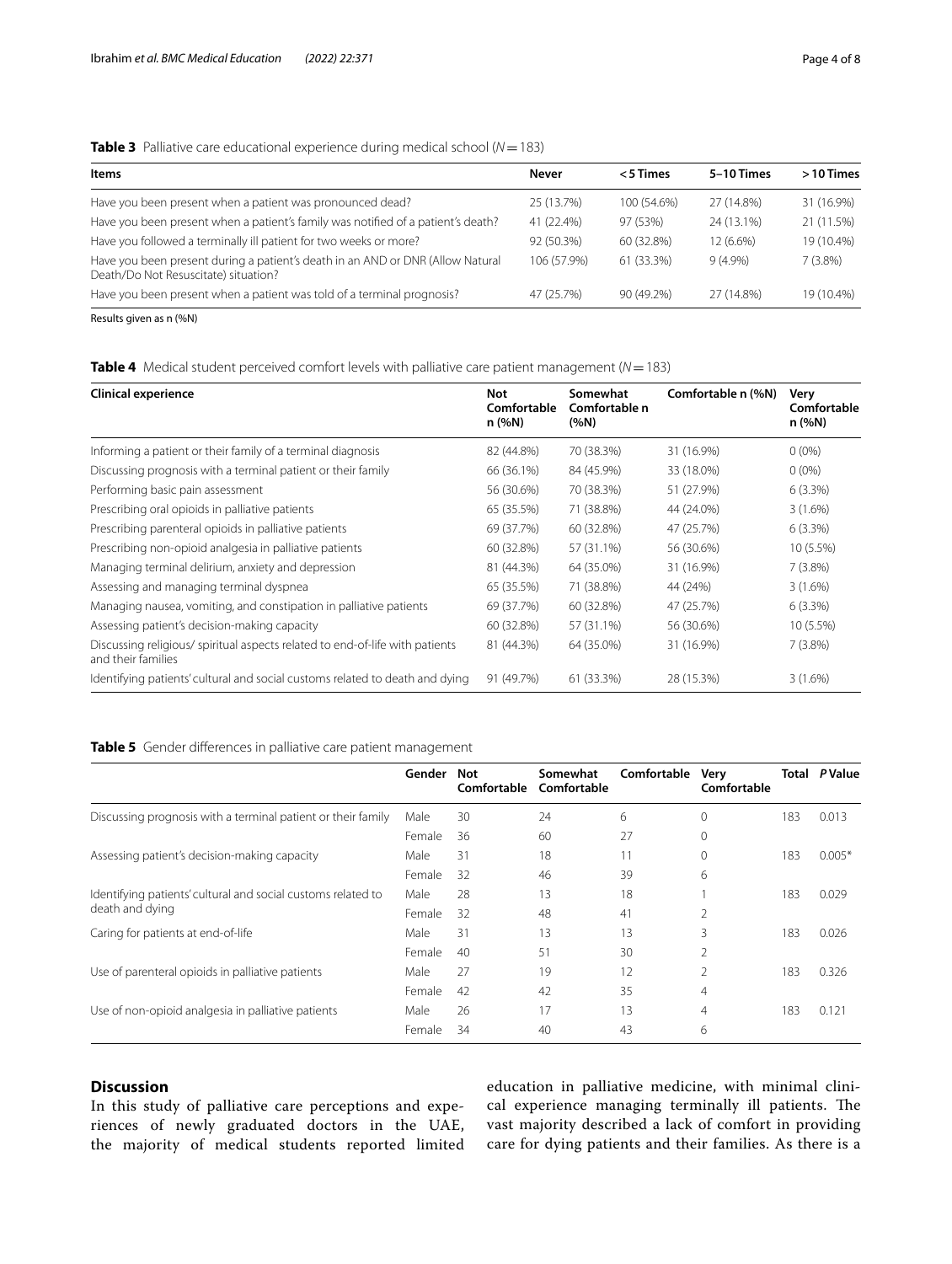dearth of research on palliative or end-of-life training in the Middle East, particularly from the student perspective, our study adds to the international literature regarding the status of PC education.

Approximately 57% of students reported never receiving any PC education during medical school. Our fndings are consistent with other international studies, in which medical students feel that their PC education was patchy and inadequate [[9](#page-6-7), [10](#page-6-9), [24](#page-6-22)]. While the importance of PC training in medical school is evident, there is considerable heterogeneity in the teaching content and delivery methods, with no consensus on the best standards to teach PC [[25\]](#page-6-23). Research has shown that longitudinal teaching throughout the medical school curriculum is the most efective way to improve students' skills and comfort in providing PC [[26\]](#page-6-24). Longitudinal integration can contextualize the learning process and enhance PC application in clinical practice. Incorporating PC topics into the existing curriculum, rather than as a stand-alone course, also enables medical schools to individualize the integration based on their curricular structure [\[27](#page-6-25)].

Survey respondents also reported limited clinical exposure to palliative patients. Over 75% of graduates reported never or rarely being present during disclosure of a terminal prognosis or during a patient's death. Studies in the United States have reported similar fndings; one study noted that 35% of students never witnessed a patient being informed of a terminal diagnosis [\[13](#page-6-10)]. Research has shown that medical trainees actively avoid participating in the care of dying patients [\[28,](#page-6-26) [29](#page-6-27)]. Studies have also found that clinical experience during clerkships has the greatest impact in improving student end-of-life care knowledge and competence [\[10,](#page-6-9) [30](#page-6-28)]. Increased clinical exposure is positively correlated with increased confdence [\[31](#page-6-29), [32\]](#page-6-30). However, our respondents described isolated workshops that lacked strategy or cohesion and short-term rotations with limited clinical exposures to palliative patients. Only 13% of survey respondents participated in clinical PC rotations. This suggests that PC was frequently given a lower curricular priority than other aspects of medicine. As such, the vast majority of our respondents were entering residency without adequate preparation to care for terminally ill patients.

Our fndings have important implications for practice and research. First, a greater focus on PC is urgently needed in the undergraduate curriculum. In the UAE, only one private medical school ofers a dedicated palliative medicine course within the curriculum, and none mandate clinical rotations in PC [[11\]](#page-6-13). In the Middle East and North Africa (MENA) region, only three countries, namely Jordan, Oman, and Lebanon, offer dedicated PC courses in their medical schools [\[19](#page-6-17)]. Egypt and Kuwait

report having PC topics covered in other relevant disciplines, though limited details are available [\[19](#page-6-17)].

We believe that a vertical PC curriculum should be integrated into existing courses to teach patient-centered care across all years of medical school. Longitudinal education, with both didactic and clinical components, is necessary. Essential components of the curriculum include PC principles and practice, pain and symptom management, psychosocial, spiritual and cultural aspects of care, communication, and terminal care and bereavement [\[21](#page-6-19)]. During the pre-clinical years, basic principles of palliative and end-of-life care can be introduced as a stand-alone module, and reinforced through case-based discussions. Pain and symptom management can be taught in pharmacology and re-emphasized in courses focusing on disease-specifc diagnoses and treatment. Clinical skills courses can include patient-centered communication skills around serious illness. Grief, bereavement and self-refection on personal reactions to death and dying can be included in professional development modules. Shared decision making, ethical and legal issues in palliative care can be introduced in bioethics modules. PC training should employ mixed teaching and assessment modalities to enhance student learning and participation, including problem-based learning, group discussions, simulation and role-playing, with debriefng of clinical experiences [\[25,](#page-6-23) [33](#page-6-31)].

It is also vital that students put their classroom learning into practice by seeing patients with PC needs in hospital and community settings [[25](#page-6-23)]. Studies suggest that PC education is more meaningful within the context of clinical training [\[25](#page-6-23), [34](#page-7-0)]. Though not all medical schools can offer clinical placements in dedicated PC units, medical students participate in the care of patients with serious illness during the majority of their clinical rotations. Students can be encouraged to observe and participate in discussions with patients and families regarding terminal disease diagnosis and prognosis, goals of care, and advance care planning. Clinical teaching faculty can teach pain and symptom management and include medical students as they attend to patients' psychosocial and spiritual needs. Role modeling of patient-centered and culturally sensitive PC communication and patient care by clinical faculty is an important component of medical student education [[9,](#page-6-7) [10](#page-6-9), [12](#page-6-8)].

The interdisciplinary nature of PC highlights the need for the curriculum to be delivered by an interdisciplinary faculty, including non-physician health professionals such as nurses, social workers, chaplains, and psychologists [[25](#page-6-23), [33\]](#page-6-31). Interprofessional teaching allows the students to appreciate each profession's unique contribution to patient care [\[35](#page-7-1)]. Finally, assessment of PC knowledge and skills must be embedded into the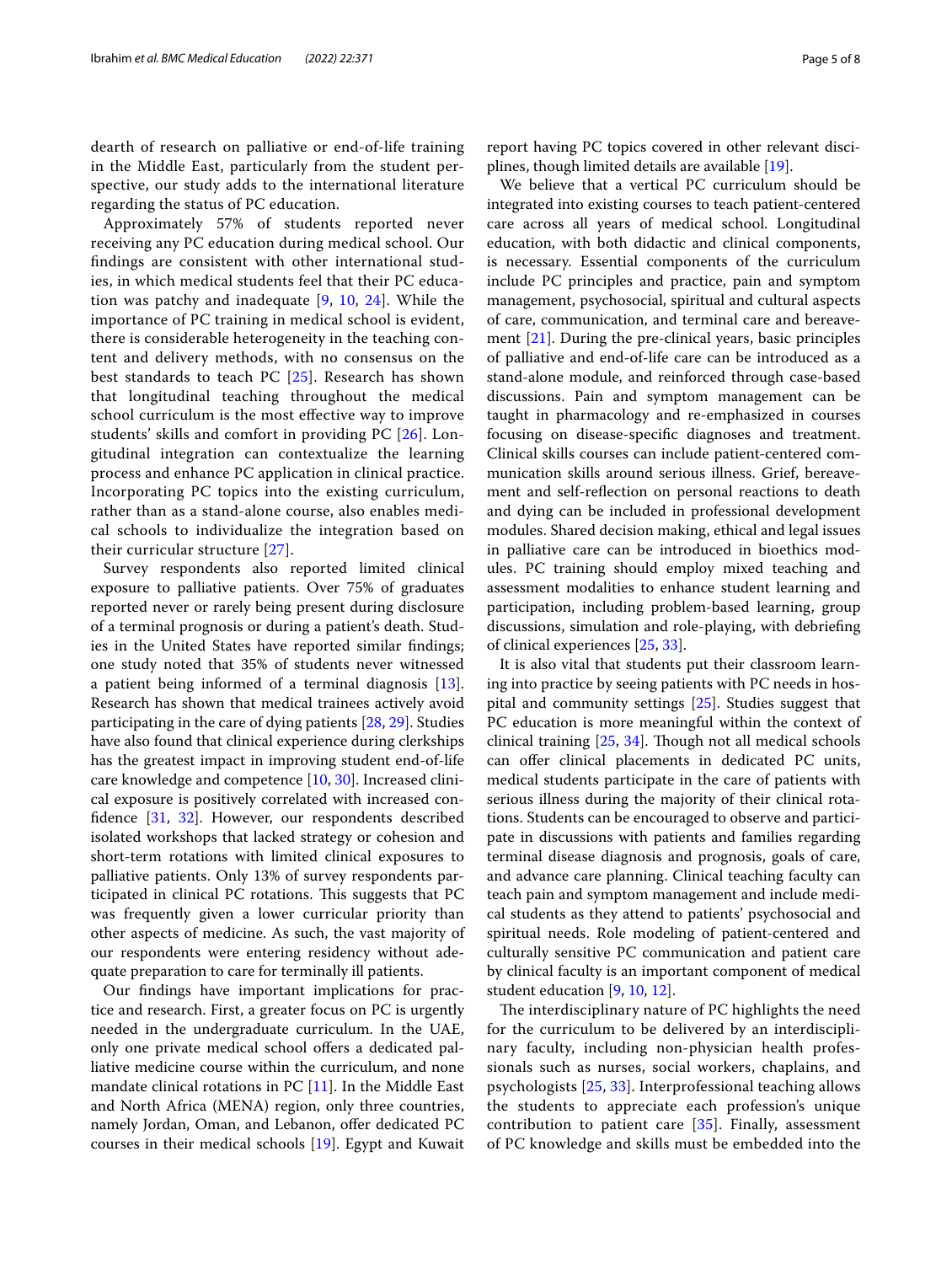educational program. Assessment drives learning and reinforces the importance of PC as an essential component of the curriculum [\[25](#page-6-23), [36\]](#page-7-2). Multiple-choice questions, Objective Structured Clinical Examinations (OSCEs) in PC, and formal refection writing are all methods to evaluate student PC learning [[37,](#page-7-3) [38](#page-7-4)]. Several international frameworks of essential PC competencies exist for undergraduate education. While they difer in curricular components, common domains include communication with patients and families facing serious illness, principles of palliative and endof-life care, pain and symptom management, clinical assessment of patients at the end-of-life, addressing psychological and spiritual needs, interdisciplinary teamwork, and self-care  $[21, 33, 34, 36]$  $[21, 33, 34, 36]$  $[21, 33, 34, 36]$  $[21, 33, 34, 36]$  $[21, 33, 34, 36]$  $[21, 33, 34, 36]$  $[21, 33, 34, 36]$ . For example, the EDUPALL project, developed by the European Association for Palliative Care (EAPC), is a blended, standardized undergraduate PC curriculum that is freely available online  $[34]$  $[34]$ . The curriculum covers the essential domains of PC reported in US studies [[21\]](#page-6-19), with an additional module covering teamwork and selfrefection, and includes learning objectives with aligned teaching modalities and assessment strategies  $[34]$  $[34]$ . This curriculum could be locally adapted to improve undergraduate PC education in the UAE.

Our survey did not fnd any correlation between clinical exposure to palliative or terminal patients and students' perceived comfort in managing these situations. This is in contrast to several studies, which found that caring for dying patients improved PC knowledge and skills, and positively impacted comfort and confdence levels [\[15](#page-6-12), [30\]](#page-6-28). It is possible that the students acted more as observers during their clinical interactions, rather than active participants in care provision, thereby minimizing any potential improvements in clinical skills. These results suggest that it is the depth and quality of clinical engagement, rather than the quantity, that infuence medical student perceptions of end-of-life care.

In a recent studies in UAE medical schools and residency programs, lack of trainee awareness and interest in PC were cited as major barriers to PC education [[11,](#page-6-13) [39](#page-7-5)]. Our fndings, however, show high student interest in PC training, with over 95% of medical student respondents reporting that it was important to learn about PC, and 95% requesting additional PC training during residency. It is encouraging that the students recognize the value and importance of learning PC skills and are interested in further training in palliative medicine. Other research has also found that medical students want to participate in end-of-life care and fnd the experience to be meaningful  $[15, 40]$  $[15, 40]$  $[15, 40]$  $[15, 40]$ . This finding should further encourage medical schools and residency training programs to integrate PC education into the curriculum.

Our fndings should be viewed in light of some important limitations. First, as with any cross-sectional survey design, we cannot determine causation. We did not quantify the amount of curricular time dedicated to the specifc PC topics. We also could not assess the quality of the educational or clinical training. Further, fndings are based on responses from a limited number of students, and may not be representative of PC training in the UAE. The sample size potentially limited subgroup analyses. Finally, our survey was completed prior to the COVID-19 pandemic. Although clerkships were either halted or converted to virtual experiences at this time and most UAE medical students did not care directly for patients with COVID-19, it is possible that the pandemic impacted medical students' experiences and perceptions of death and dying. Future studies on this important aspect are needed.

## **Conclusions**

Medical students in the UAE recognize the need for palliative medicine training, but have had limited education and clinical experience with PC and are uncomfortable providing care to dying patients and their families. As the UAE expands its medical education and healthcare infrastructure, there is a timely and important opportunity to integrate comprehensive and longitudinal PC education and training into all medical school curricula.

### **Supplementary Information**

The online version contains supplementary material available at [https://doi.](https://doi.org/10.1186/s12909-022-03448-x) [org/10.1186/s12909-022-03448-x.](https://doi.org/10.1186/s12909-022-03448-x)

<span id="page-5-0"></span>**Additional fle 1.**

## **Acknowledgements**

Not applicable.

#### **Authors' contributions**

HI and TH conceived the study; SL and KPS collected and organized the data; HI analyzed the data; SL and KPS created the tables; HI drafted the original manuscript; TH, SL, KPS revised the manuscript. All authors read and approved the fnal manuscript.

#### **Authors' information**

HI is the assistant dean for learning communities at Khalifa University College of Medicine and Health Sciences in Abu Dhabi, UAE, with expertise in medical education; SL is a medical resident at Sheikh Khalifa Medical City in Abu Dhabi, UAE; KPS is a medical student at Kasturba Medical College in Mangalore, India; TH is an internal medicine consultant at Sheikh Khalifa Medical City in Abu Dhabi, UAE, with expertise in palliative care and medical education.

#### **Funding**

No funding was received for this study.

#### **Availability of data and materials**

All data generated or analyzed during this study are included in this published article and its [supplementary information fles.](#page-5-0)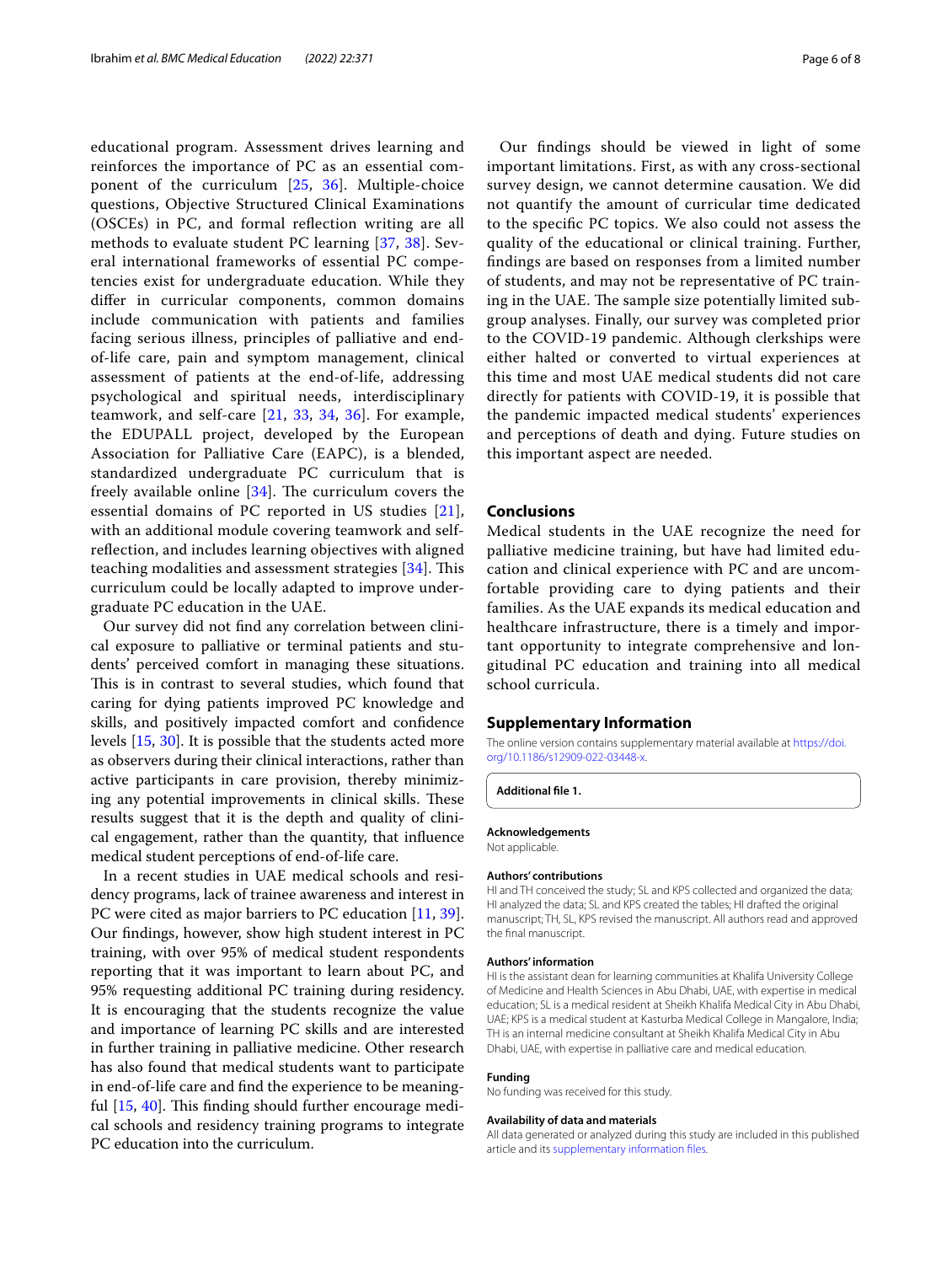#### **Declarations**

#### **Ethics approval and consent to participate**

This study was approved by the Sheikh Khalifa Medical City Research Ethics Committee [RS 564]. All methods were performed in accordance with all relevant guidelines and regulations of the Declaration of Helsinki. All participants signed written informed consent prior to participation.

#### **Consent for publication**

Not applicable.

#### **Competing interests**

The authors declare that they have no competing interests.

#### **Author details**

<sup>1</sup> Khalifa University College of Medicine and Health Sciences, PO Box 127788, Abu Dhabi, United Arab Emirates. <sup>2</sup> Sheikh Khalifa Medical City, Abu Dhabi, United Arab Emirates. <sup>3</sup>Medicine Program, Kasturba Medical College, Mangalore, India.

#### Received: 18 January 2022 Accepted: 29 April 2022 Published online: 16 May 2022

#### **References**

- <span id="page-6-0"></span>1. World Health Organization. National cancer control programmes: policies and managerial guidelines. 2nd ed. Geneva: World Health Organization; 2002.
- <span id="page-6-1"></span>2. World Health Organization. Worldwide hospice palliative care Alliance. Global atlas of palliative care. 2nd ed. Geneva; 2020.
- <span id="page-6-2"></span>3. Sleeman KE, de Brito M, Etkind S, et al. The escalating global burden of serious health-related suffering: projections to 2060 by world regions, age groups, and health conditions. Lancet Glob Health. 2019;7(7):e883– 92. [https://doi.org/10.1016/S2214-109X\(19\)30172-X.](https://doi.org/10.1016/S2214-109X(19)30172-X)
- <span id="page-6-3"></span>4. WHO. The worldwide hospice palliative care Alliance. Global atlas of palliative care at the end of life. Geneva: World Health Organization and the worldwide hospice palliative care Alliance; 2014.
- 5. Paal P, Brandstötter C, Lorenzl S, et al. Post-graduate palliative care education for all healthcare providers in Europe: results from an EAPC survey. Palliat Support Care. 2019;17(5):495–506. [https://doi.org/10.1017/S1478](https://doi.org/10.1017/S1478951518000986) [951518000986.](https://doi.org/10.1017/S1478951518000986)
- <span id="page-6-4"></span>6. Mason S, Paal P, Elsner F, et al. Palliative care for all: an international health education challenge. Palliat Support Care. 2020;18(6):760–2. [https://doi.](https://doi.org/10.1017/S1478951520000188) [org/10.1017/S1478951520000188](https://doi.org/10.1017/S1478951520000188).
- <span id="page-6-5"></span>7. General Medical Council. Tomorrow's doctors: education outcomes and standards for undergraduate medical education. London: General Medical Council; 2009. [http://www.ub.edu/medicina\\_unitateducaciomedica/](http://www.ub.edu/medicina_unitateducaciomedica/documentos/TomorrowsDoctors_2009.pdf) [documentos/TomorrowsDoctors\\_2009.pdf](http://www.ub.edu/medicina_unitateducaciomedica/documentos/TomorrowsDoctors_2009.pdf). Accessed 20 March 2022
- <span id="page-6-6"></span>8. Gamondi C, Larkin P, Payne S. Core competencies in palliative care: an EAPC white paper on palliative care education – part 1. Eur J Palliat Care. 2013;20(2):86–91.
- <span id="page-6-7"></span>9. Weber M, Schmiedel S, Nauck F, Alt-Epping B. Knowledge and attitude of fnal - year medical students in Germany towards palliative care - an interinstitutional questionnaire-based study. BMC Palliat Care. 2011;10:19. <https://doi.org/10.1186/1472-684X-10-19>.
- <span id="page-6-9"></span>10. Kim DY, Kim KJ, Shin SJ, Heo DS, Lee SN, Nam EM. Factors that infuence attitudes toward end-of-life care among medical students: nationwide survey for fourth-year korean medical students. Am J Hosp Palliat Care. 2019;36(6):460–5. [https://doi.org/10.1177/1049909118822287.](https://doi.org/10.1177/1049909118822287)
- <span id="page-6-13"></span>11. Harhara T, Ibrahim H. Undergraduate palliative care education in the United Arab Emirates: a nationwide assessment of medical school deans. BMC Med Educ. 2021;21(1):526. [https://doi.org/10.1186/](https://doi.org/10.1186/s12909-021-02966-4) [s12909-021-02966-4](https://doi.org/10.1186/s12909-021-02966-4).
- <span id="page-6-8"></span>12. Ibrahim H, Harhara T. How internal medicine residents deal with death and dying: a qualitative study of transformational learning and growth. J Gen Intern Med. 2022. <https://doi.org/10.1007/s11606-022-07441-4> Online ahead of print.
- 
- <span id="page-6-10"></span>13. Fraser HC, Kutner JS, Pfeifer MP. Senior medical students' perceptions of the adequacy of education on end-of-life issues. J Palliat Med. 2001;4(3):337–43. [https://doi.org/10.1089/109662101753123959.](https://doi.org/10.1089/109662101753123959)
- <span id="page-6-11"></span>14. Bickel-Swenson D. End-of-life training in U.S. medical schools: a systematic literature review. J Palliat Med. 2007;10(1):229–35. [https://doi.org/10.](https://doi.org/10.1089/jpm.2006.0102.r1) [1089/jpm.2006.0102.r1.](https://doi.org/10.1089/jpm.2006.0102.r1)
- <span id="page-6-12"></span>15. Billings ME, Engelberg R, Curtis JR, Block S, Sullivan AM. Determinants of medical students' perceived preparation to perform end-of-life care, quality of end-of-life care education, and attitudes toward end-of-life care. J Palliat Med. 2010;13(3):319–26.<https://doi.org/10.1089/jpm.2009.0293>.
- <span id="page-6-14"></span>16. Zeinah GF, Al-Kindi SG, Hassan AA. Middle East experience in palliative care. Am J Hosp Palliat Care. 2013;30(1):94–9. [https://doi.org/10.1177/](https://doi.org/10.1177/1049909112439619) [1049909112439619](https://doi.org/10.1177/1049909112439619).
- <span id="page-6-15"></span>17. Ibrahim H, Awadhi AA, Shaban S, Nair SC. Can our residents carry the weight of the obesity crisis? A mixed methods study. Obes Res Clin Pract. 2015;9(3):228–33.<https://doi.org/10.1016/j.orcp.2014.09.004>.
- <span id="page-6-16"></span>18. Charafeddine MA, Olson SH, Mukherji D, Temraz SN, Abou-Alfa GK, Shamseddine AI. Proportion of cancer in a middle eastern country attributable to established risk factors. BMC Cancer. 2017;17(1):337. [https://doi.](https://doi.org/10.1186/s12885-017-3304-7) [org/10.1186/s12885-017-3304-7.](https://doi.org/10.1186/s12885-017-3304-7)
- <span id="page-6-17"></span>19. Osman H, Rihan A, Garralda E, et al. Atlas of palliative care in the Eastern Mediterranean Region. Houston: IAHPC Press; 2017.
- <span id="page-6-18"></span>20. Nijhawan N, Al-Shamsi H. Palliative care in the United Arab Emirates (UAE). In: Laher I, editor. Handbook of healthcare in the Arab world. Springer: Cham; 2021. p. 1–18. [https://doi.org/10.1007/978-3-319-74365-](https://doi.org/10.1007/978-3-319-74365-3_102-1) [3\\_102-1](https://doi.org/10.1007/978-3-319-74365-3_102-1). Accessed 28 March 2022.
- <span id="page-6-19"></span>21. Schaefer KG, Chittenden EH, Sullivan AM, et al. Raising the bar for the care of seriously ill patients: results of a national survey to defne essential palliative care competencies for medical students and residents. Acad Med. 2014;89(7):1024–31. [https://doi.org/10.1097/ACM.0000000000000271.](https://doi.org/10.1097/ACM.0000000000000271)
- <span id="page-6-20"></span>22. Lynn MR. Determination and quantifcation of content validity. Nurs Res. 1986;35(6):382–5.
- <span id="page-6-21"></span>23. Nair SC, Satish KP, Sreedharan J, Ibrahim H. Assessing health literacy in the eastern and middle-eastern cultures. BMC Public Health. 2016;16:831. [https://doi.org/10.1186/s12889-016-3488-9.](https://doi.org/10.1186/s12889-016-3488-9)
- <span id="page-6-22"></span>24. Bowden J, Dempsey K, Boyd K, Fallon M, Murray S. Are newly qualifed doctors prepared to provide supportive and end-of-life care? A survey of foundation year 1 doctors and consultants. J R Coll Physicians Edinb. 2013;43(1):24–8. [https://doi.org/10.4997/JRCPE.2013.105.](https://doi.org/10.4997/JRCPE.2013.105)
- <span id="page-6-23"></span>25. Boland JW, Barclay S, Gibbins J. Twelve tips for developing palliative care teaching in an undergraduate curriculum for medical students. Med Teach. 2019;41(12):1359–65. [https://doi.org/10.1080/0142159X.2018.](https://doi.org/10.1080/0142159X.2018.1533243) [1533243](https://doi.org/10.1080/0142159X.2018.1533243).
- <span id="page-6-24"></span>26. Radwany SM, Stovsky EJ, Frate DM, et al. A 4-year integrated curriculum in palliative care for medical undergraduates. Am J Hosp Palliat Care. 2011;28(8):528–35. <https://doi.org/10.1177/1049909111406526>.
- <span id="page-6-25"></span>27. Pieters J, Dolmans DHJM, van den Beuken-Van Everdingen MHJ, et al. A national palliative care competency framework for undergraduate medical curricula. Int J Environ Res Public Health. 2020;17(7). [https://doi.org/](https://doi.org/10.3390/ijerph17072396) [10.3390/ijerph17072396](https://doi.org/10.3390/ijerph17072396).
- <span id="page-6-26"></span>28. Reid C, Gibbins J, Bloor S, Burcombe M, McCoubrie R, Forbes K. Healthcare professionals' perspectives on delivering end-of-life care within acute hospital trusts: a qualitative study. BMJ Support Palliat Care. 2015;5(5):490–5. <https://doi.org/10.1136/bmjspcare-2013-000468>.
- <span id="page-6-27"></span>29. Kawaguchi S, Mirza R, Nissim R, Ridley J. Internal medicine residents' beliefs, attitudes, and experiences relating to palliative care: a qualitative study. Am J Hosp Palliat Care. 2017;34(4):366–72. [https://doi.org/10.1177/](https://doi.org/10.1177/1049909116628799) [1049909116628799](https://doi.org/10.1177/1049909116628799).
- <span id="page-6-28"></span>30. Ahmed N, Farnie M, Dyer C. The efect of geriatric and palliative medicine education on the knowledge and attitudes of internal medicine residents. J Am Geriatr Soc. 2011;59(1):143–7. [https://doi.org/10.1111/j.1532-](https://doi.org/10.1111/j.1532-5415.2010.03235.x) [5415.2010.03235.x](https://doi.org/10.1111/j.1532-5415.2010.03235.x).
- <span id="page-6-29"></span>31. Frearson S. Education and training: perceived educational impact, challenges and opportunities of hospice placements for foundation year doctors: a qualitative study. Future Healthc J. 2019;6(1):56–60. [https://doi.](https://doi.org/10.7861/futurehosp.6-1-56) [org/10.7861/futurehosp.6-1-56.](https://doi.org/10.7861/futurehosp.6-1-56)
- <span id="page-6-30"></span>32. Gajebasia S, Pearce J, Redman M, Johnson M, Finn G. How can training in care of the dying be improved? Clin Teach. 2019;16(6):610–4. [https://doi.](https://doi.org/10.1111/tct.12999) [org/10.1111/tct.12999](https://doi.org/10.1111/tct.12999).
- <span id="page-6-31"></span>33. Decoste-Lopez J, Madhok J, Harman S. Curricular innovations for medical students in palliative and end-of-life care: a systematic review and